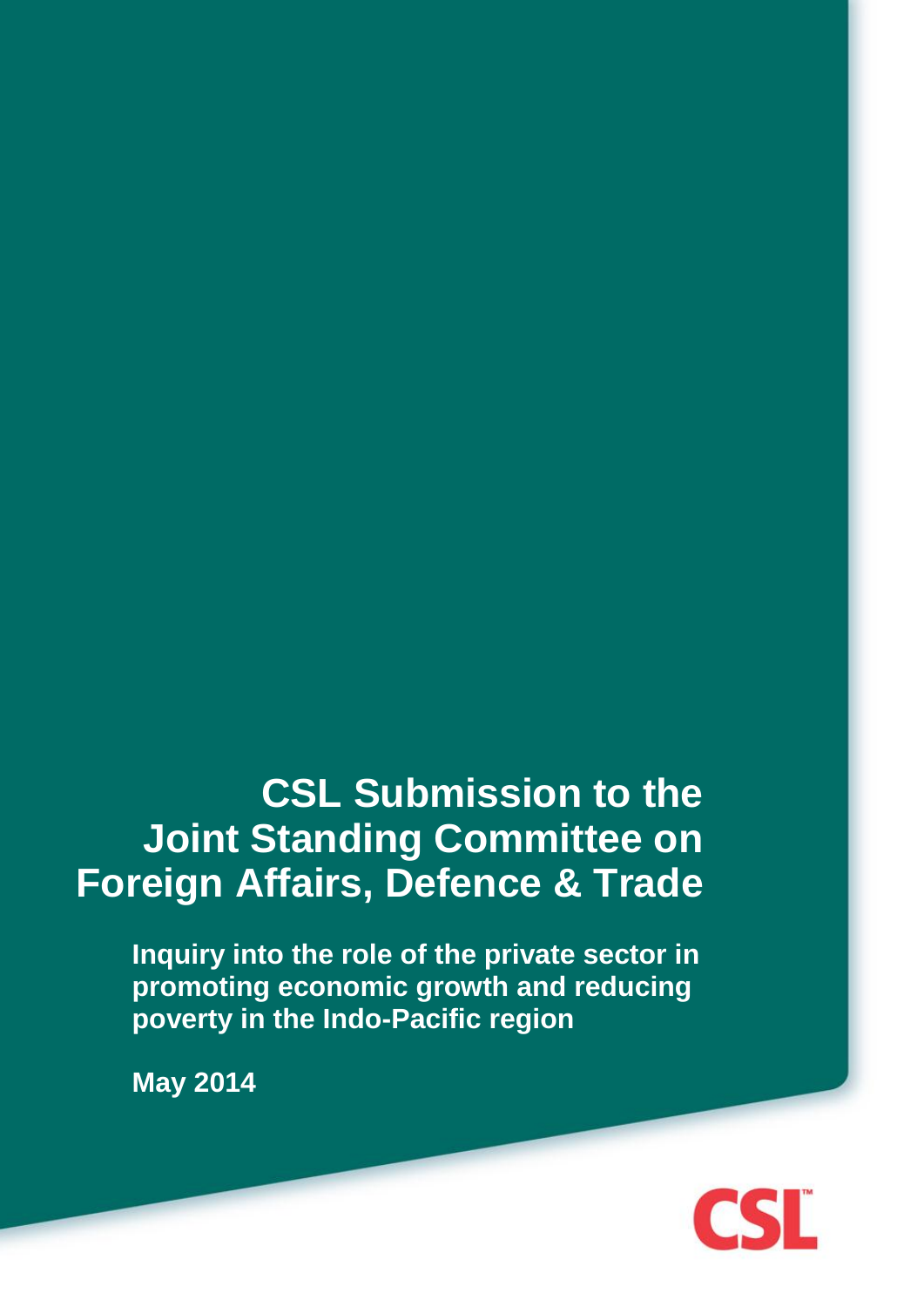# 1. Our Organisation

#### CSL is Australia's largest biotechnology company and a global leader in protein science and plasma-derived therapies. We are headquartered in Melbourne, Australia, with substantial operations in the United States, Germany and Switzerland. CSL employs over 12,000 people in 27 countries.

CSL has a proud history of saving lives through the development, manufacture and reliable supply of important therapies for rare and serious diseases. The organisation was established in 1916 by the Commonwealth Government to ensure an isolated Australia had its own supply of biological medicines, such as insulin, penicillin, as well as vaccines against influenza, tuberculosis and polio. In 1994 CSL listed on the Australian Securities Exchange and has grown to become a global biopharmaceutical company producing life-saving and life-enhancing products that enable millions of people around the world to lead normal healthy lives.

CSL operates two subsidiary businesses, CSL Behring and bioCSL, which are underpinned by a significant Research and Development effort.

CSL Behring is a global leader in plasma-derived therapies, with the broadest product portfolio in our industry. These therapies are used in the treatment of very serious medical conditions such as bleeding disorders, immune deficiencies, neurological conditions and in emergency critical care situations. CSL Behring operates the largest plasma collection networks in the world and manufactures plasma-derived products in the United States of America (US), Germany, Switzerland and Australia.

In Australia, CSL Behring operates a unique purpose built plasma manufacturing facility located in Broadmeadows, Melbourne. As part of Australia's policy for self-sufficiency in blood and plasma products, this facility processes plasma donations collected by the Australian Red Cross Blood Service to produce a range of life-saving therapies for Australian patients. Our Broadmeadows site plays a similar role for New Zealand, Taiwan, Singapore, Hong Kong and Malaysia and is currently undergoing expansion to enable processing of US-collected plasma for export and the production of novel recombinant proteins for clinical trials.

bioCSL is headquartered in Australia and operates one of the world's largest influenza vaccine manufacturing facilities, supplying seasonal influenza vaccines to Australia and global markets. We are Australia's first line of defence against an influenza pandemic through our ability to rapidly develop, manufacture and distribute vaccine for the Australian population in a pandemic emergency. bioCSL also produces blood typing diagnostics, is the sole manufacturer of antivenoms for the treatment of bites and stings from Australia's venomous snakes, spiders and sea creatures, and the world's only producer of Q fever vaccine for the treatment of a highly infectious disease that is carried by animals and passed to humans. Pandemic preparedness along with antivenom and Q Fever production are non-commercial activities that are provided by bioCSL to the Commonwealth Government on a partial cost-recovery basis for the benefit of the Australian community.

Research and Development (R&D) is fundamental to our commitment to saving and improving lives of people with rare and serious disease, and to our ongoing growth and commercial success as a global speciality biopharmaceutical company. R&D at CSL is headquarted in Melbourne and and involves by more than 900 scientists around the world. Australia is our Centre of Excellence for early stage research and is home to many important collaborations with the country's outstanding academic research institutes. R&D activities support CSL's existing products as well as the development of new protein-based therapies. Promising new medicines in CSL's pipeline are either fully developed inhouse, or developed in collaboration or under license with other pharmaceutical companies who bring complementary resources and capabilities to the partnerships.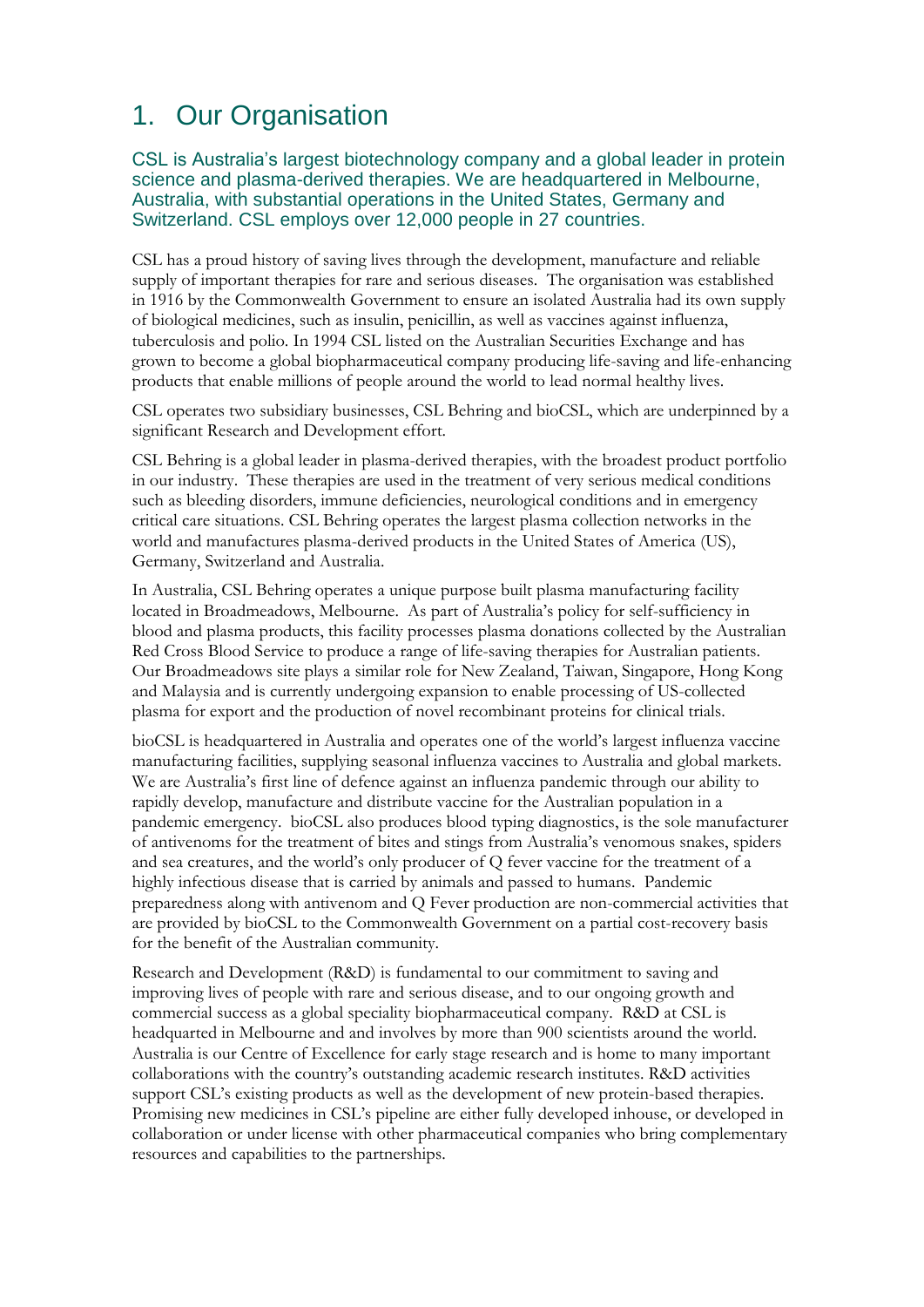# 2. Our Philosophy

CSL believes the private sector can be an important contributor to economic growth and alleviation of poverty in developing countries. However, the challenges faced by low income countries are far too great to be addressed by individual organisations, and by monetary donations alone.

It is CSL's experience that economic and social development in low-income countries is best achieved through multi-stakeholder collaborations, where each partner contributes unique capabilities and expertise towards a shared goal.

Such collaborations should include government agencies, non-government organisations, academic institutions, philanthropic foundations and individual companies or industry coalitions. It is essential that the country beneficiary is an equal partner and decision-maker in the collaboration.

For impactful and sustainable change, collaborations must have at their foundation genuine good-will and a long-term commitment given the many challenges to be overcome. Initiatives must deliver quality of life benefits and be underpinned by robust governance and program design.

The drivers for private sector involvement in sustainable development will vary by company. For CSL, social responsibility and the benefits it can deliver to all parties is a key driver of our involvement. Because of the complex nature of our products, the opportunity for commercial returns is not a realistic proposition in the short to medium term.

#### **Previous Relevant Reports and Submissions**

CSL was one of many private organisations that shared its philosophy on private sector involvement in sustainable development in a report commissioned by the Australian Agency for International Development (AusAID) titled *Business in Development Study 2012, Australian business leaders provide insight into the delivery of business outcomes with social benefit in developing countries.* 1

Produced jointly by Business for Millennium Development and Accenture, the Report findings are very relevant to the Inquiry, and include:

- › Private enterprises can play an important role in, and indeed accelerate, the alleviation of poverty;
- › Common ground between private enterprise and prospective partners must be struck in order for effective achievement of outcomes;
- › Complexity of implementing programmes is a key barrier and obstacle, and include the following contributing factors:
	- o Lack of infrastructure
	- o Government capacity
	- o Corruption
	- o Limited education
	- o Ineffective regulation;
- › Effective multi-stakeholder partnerships, involving government agencies, NGOs and other knowledgeable and highly specialised local groups, help to overcome implementation obstacles and provide a foundation for sustainable change.

The report also found an increased role for AusAID in assisting the private sector to identify priorities in developing countries, and for AusAID to consult more widely with the business community when designing aid projects. The report further consolidates these findings and others into a framework identifying six key actions for AusAID to accelerate business engagement.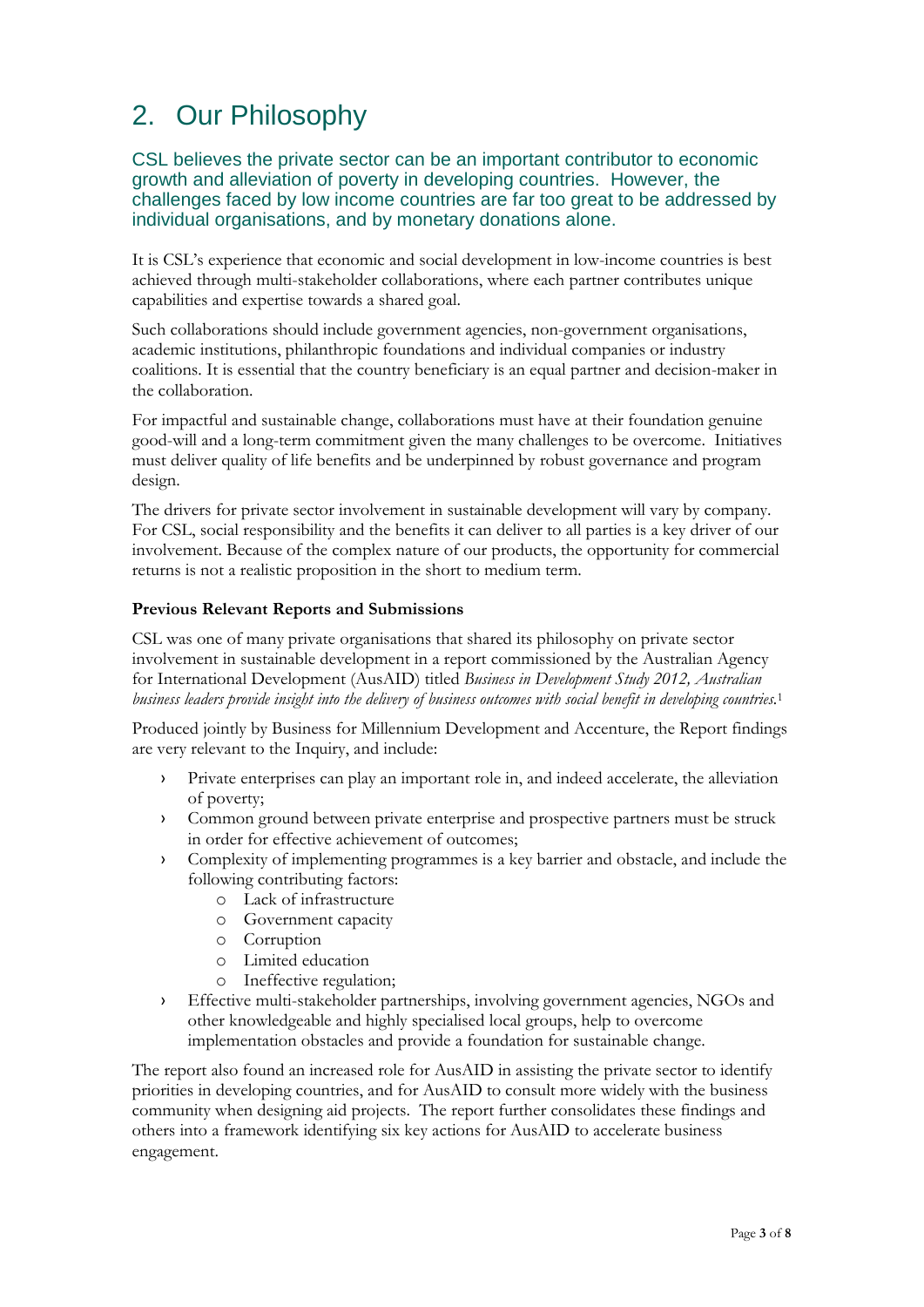## 3. Our Experience

As a global speciality biopharmaceutical, CSL seeks to contribute to economic growth and poverty alleviation in developing countries through collaborations that aim to reduce the burden of disease. Specifically, we aim to contribute unique resources and expertise to improve ongoing access to the specialised medicines we make.

These efforts are guided by our Global Community Investment and Sustainable Development Framework (see Fig 1).

With our heritage and ongoing presence in Australia, CSL has contributed to sustainable development efforts in many countries in the Indo-Pacific region. Through this submission, we share with the Committee our experiences in and examples of the collaborative public health initiatives we have undertaken within the region.

#### **Fig. 1 CSL's Global Community Framework Patient Communities**

- Enhance the quality of life for patients in the conditions our therapies treat
- Improve access to our biological medicines

#### **Biomedical Communities**

- Advance knowledge in medical and scientific communities
- Foster the next generation of medical researchers

#### **Local Communities**

- Support community efforts where we live and work
- Support communities in times of emergency

CSL is assisting Indo-Pacific countries by improving access to our biological medicines

## **3.1 Pandemic Influenza Response and Preparedness**

Over the last five years CSL has actively supported international efforts to better prepare developing countries manage the threat of influenza pandemics.

In response to the *Swine* Flu threat in 2009, CSL donated 1.453 million doses of pandemic influenza vaccine to the World Health Organisation (WHO) to help at-risk, low-income countries protect against the infuenza pandemic. Indo-Pacific recipient countries included Cook Islands, Nauru, Niue, North Korea, Timor, Tokelau and Tonga. Our support also included an additional gift of A\$559,322 to assist the WHO with the purchase of syringes and to support the cold-chain transport of donated vaccine to recipient countries. Furthermore, we supported the Australian Government's donation of pandemic influenza vaccine to the WHO with extensive liaison, coordination and specialist input.

Lessons learned from the Swine Flu Pandemic highlighted the structural challenges in ensuring developing countires have rapid and sufficient access to vaccine in a pandemic emergency. As such, in 2011, CSL worked with other influenza vaccine manufacturers and the WHO member countries to broker a new Pandemic Influenza Preparedness Framework2. Under the Framework, all manufacturers will make additional contributions to the Global Influenza Surveillance Network, ensuring viruses with pandemic potential are rapidly detected, analysed, shared and used to produce higher quantities of vaccines at greater speed.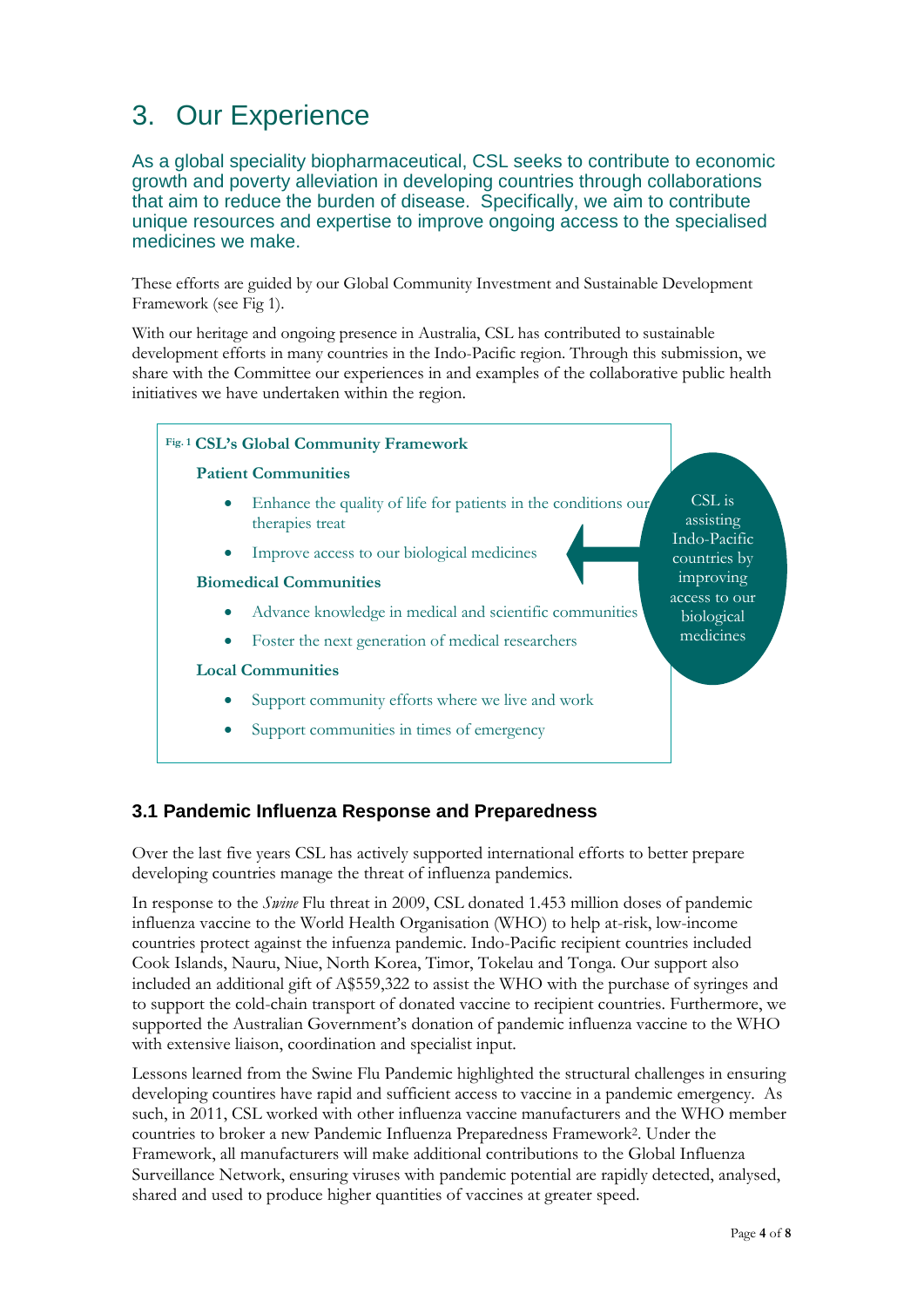Additionally, CSL has committed to working towards providing at least 10% of any future pandemic vaccine output, in real time, to the WHO for use in developing countries under greatest threat.

Improving the awareness and seasonal uptake of influenza vaccine in developing countries is not only important in reducing morbidity and mortality associated with influenza, it is also an important strategy for improving pandemic preparedness. To this end, in June, 2013, and again in May, 2014, bioCSL donated 97,000 and 760,000 doses of seaonal influenza vaccine respectively in a partnership with the U.S. Centres for Disease Control and Prevention (CDC). In both instances Laos was the recipient country.

## **3.2 Improving Access to Haemophilia Treatment & Care**

It is estimated 1 in 10,000 people suffer from haemophilia3, a rare disease affecting the ability of the blood to clot. The recommended treatment for people with heamophilia is to treat by replacement coagulation factor. In developing countries, failure to diagnose and treat haemophilia can result in death.

In an effort to improve access to haemophilia treatment and care, in 2009, CSL Behring entered into the first-ever long-term partnership with the World Federation of Hemophilia (WFH) to donate 6 million units of coagulation factor. The initial partnership also included a multi-year pledge to provide annual financial support to the WFH.

The WFH is delivering the blood clotting factor to patients in developing countries through its Global Alliance for Progress (GAP) program. GAP, a multi-partner program including other plasma product manufacturers such as Baxter and Grifols, aims to improve the diagnosis and treatment of bleeding disorders in developing countries by improving access to safe and affordable treatment and develop sustained programs for comprehensive care that countries can eventually maintain themselves.

In 2013, CSL renewed for a further three years our pledge to provide replacement coagulation factor to the WFH's GAP program. Product making up the CSL Behring donation will be manufactured at CSL's Broadmeadows plant in Melbourne, and the CSL Behring plant in Marburg, Germany. Twenty countries have participated in GAP, including China, Philippines and Thailand.

To date, GAP has established 16 national care programs and diagnosed & registered 26,381 patients with hemophilia, 2,637 with von Willebrand disease (VWD) and 1,986 with rare clotting factor deficiencies4.

## **3.3 Reducing the Burden of Cervical Cancer**

Approximately 266,000 women die every year from cervical cancer. Over 85% of those deaths occur in developing countries, where women often lack access to cervical cancer screening and treatment. Virtually all cervical cancers are caused by infections of Human Papillomavirus (HPV), with just two HPV types, 16 and 18, responsible for about 70 percent of all cases.<sup>5</sup>

GARDASIL™, a vaccine against HPV, was intiatially developed through a collaboration between CSL and the University of Queensland. It was then licensed by CSL to Merck & Co. Inc. in 1995 for further development, manufacture and supply. In 2007, GARDASIL™ was launched on the National Immunisation Program in Australia where more than 70% of females aged 12 to 26 have now been vaccinated.

To further expand access to this important vaccine, CSL agreed to waive royalty payments from its sale to developing countries. This effort helped Merck to lower the price of GARDASIL™ in countries where the burden of cervical cancer is high and access to screening and treatment is limited.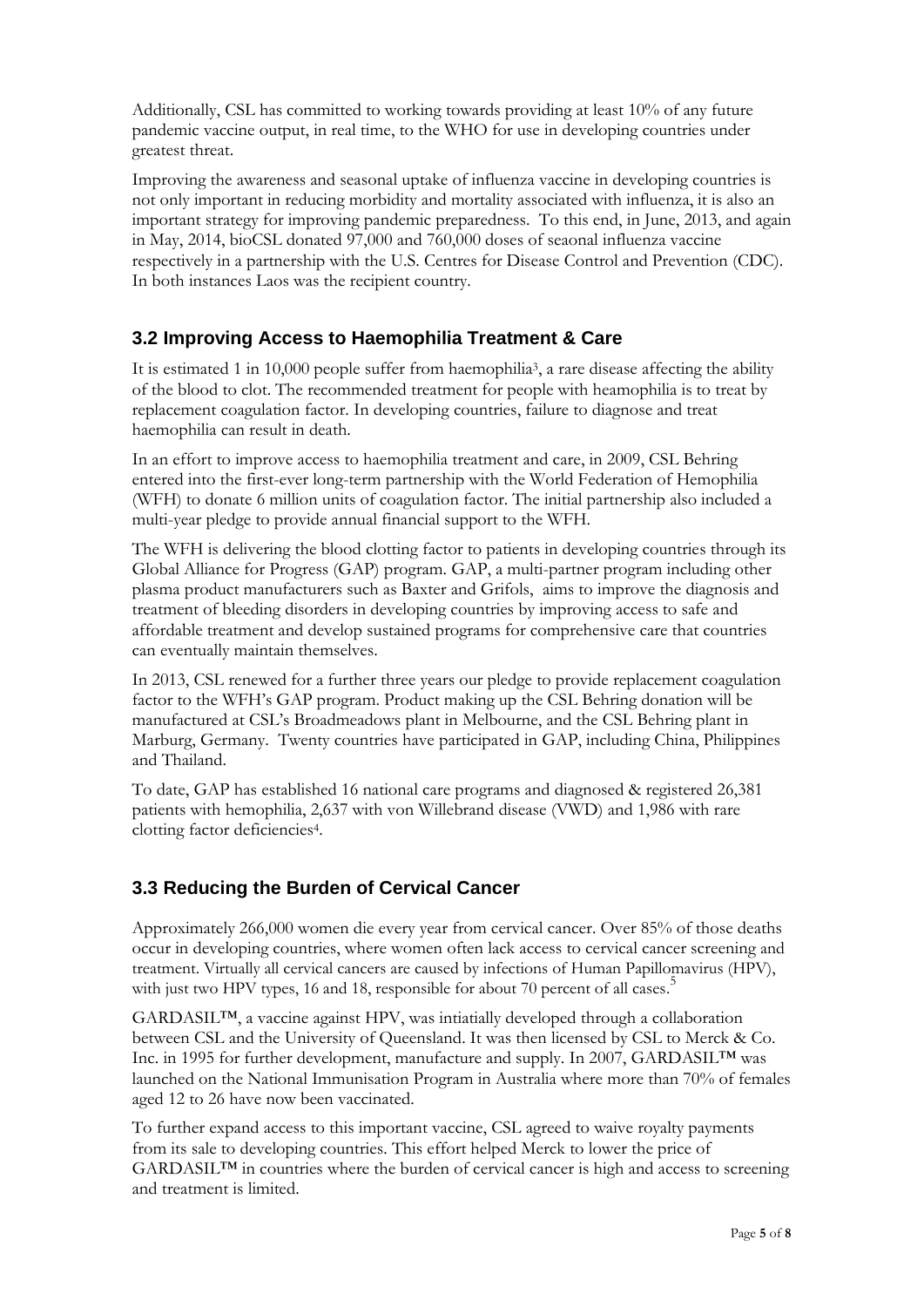The GAVI Alliance, a multi-stakeholder partnership involving manufacturers such as Merck & Co. Inc. and global health agencies, has been able to redress inequity of access, delivering vaccines to countries with the highest burden, such as Papua New Guinea and Laos. Since 2013, over 20 countries have been approved to introduce HPV vaccine with GAVI support, of which most are introducing HPV demonstration projects<sup>5</sup>.

## **3.4 Reducing the Burden of Snakebite**

Snakebite is a serious, neglected, socio-economic problem affecting millions of lives, particularly in tropical developing countries.

Antivenoms, utilised for the treatment of envenoming, must be specific to the species responsible for the antivenoms. For this reason, and because the countries with the highest burden of snakebite are least able to afford to pay, the commercial market for antivenoms is very limited. As such, very few private providers remain in the market, leaving small, government-owned institutions and universities to produce antivenoms for their local needs. In addition, counterfeit and low quality antivenoms are becoming an increasing problem in developing countries.

The Commonwealth Serum Laboratories (as CSL was known then) developed the first Australian antivenom in 1931 (againstTiger Snake antivenom) and CSL today continues to be the only manufacuturer in the world that produces Australian-specific antivenoms. bioCSL produces a broad range of antivenoms against Australia's most venomous snakes, spiders and sea creatures on a non-commerical basis for the Commonwealth Government. bioCSL has unique expertise in antivenom production and snakebite management and therefore actively contributes to regional and global efforts to address the significant burden of snakebite.

In response to a 2007 WHO report<sup>7</sup> (highlighting a growing crisis in the production, accessibility and use of antivenom in regions where snakebites have their greatest public health threat), CSL worked with other manufacturers and the WHO to develop consensus guidelines for the production, control and regulation of antivenom.

We have also contributed to initiatives that seek to improve the clinical management of snakebite by helping doctors from Bangladesh, Thailand, Nepal, Papua New Guinea and Sri Lanka to travel to Australia to participate in the The University of Adelaide's world-renowned intensive training course in clinical toxinology. In 2010, CSL funded five Global Snakebite Initiative (GSI) Small Grants encouraging young researchers and clinicians in developing countries to become actively involved in snakebite prevention, treatment, rehabilitation and in conducting epidemiological and clinical research.

Closer to Australia, CSL is leading efforts to address the burden of snakebite in neighbouring Papua New Guinea (PNG). Australian and PNG share some of the same venomous creatures and therefore Australian antivenoms can be utilised for snakebite treatment in PNG, where mortality is a significant issue.

In selected regions of (PNG) Central Province deaths from snakebite have been documented to be more common than deaths from malaria or pneumonia or tuberculosis or HIV, with the Mekeo region of Central Province having one of the highest snakebite incidences in the world; the snakebite death rate in Abau sub-region (33/100,000/year) is three times higher than the reported malaria death rate in Central Province  $(11/100,000/\text{year})^8$ .

In 2008 we supported the Australian Venom Research Unit's efforts to provide first aid education in rural villages. Leaflet's translated in two local languages were circulated to remote areas of PNG.

In 2009 we commissioned the Nossal Institute of Global Health to review antivenom problems in PNG and recommend ways in which we can further assist.

<u>.</u>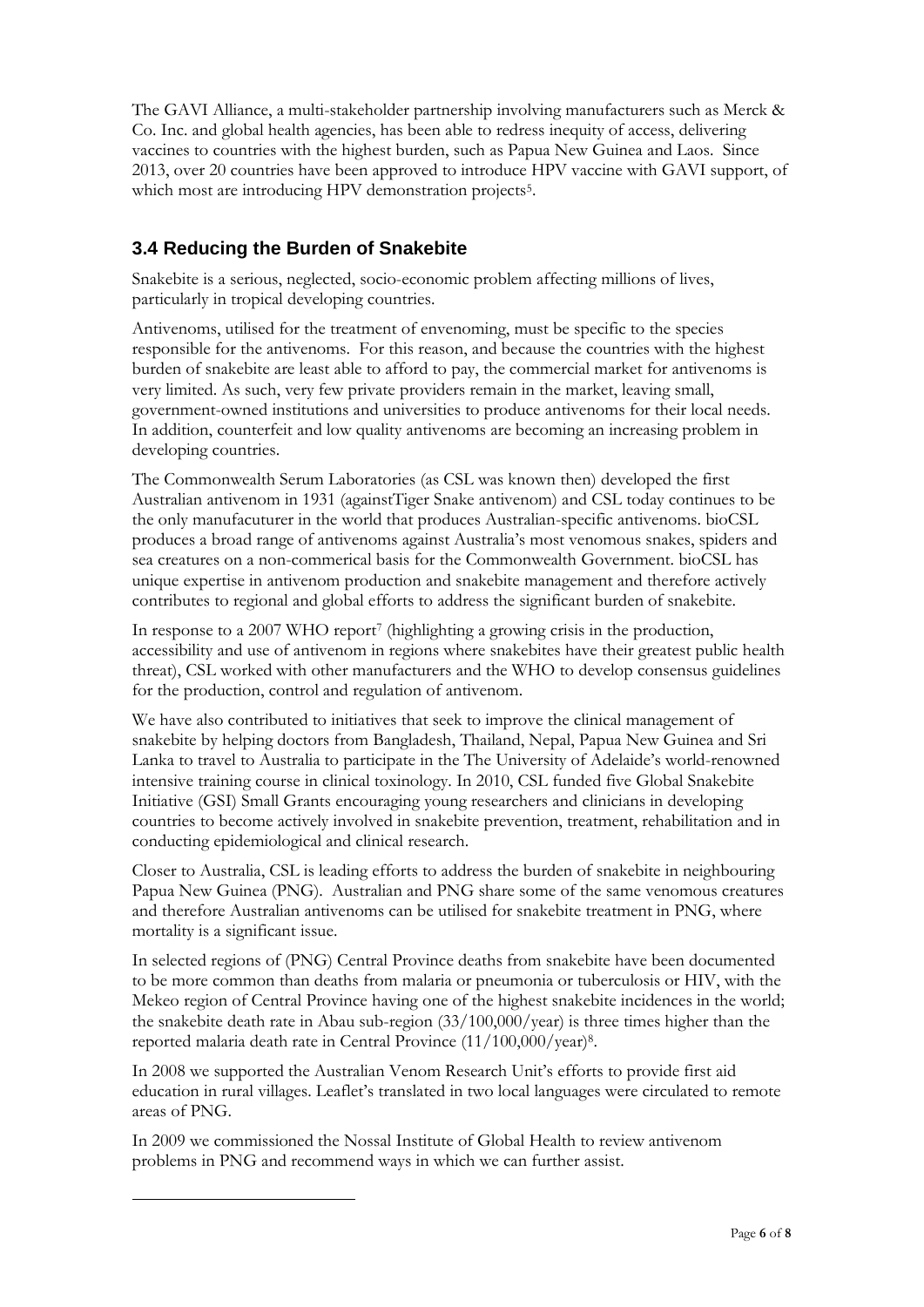The report identified a number of areas, and CSL in collaboration with The University of PNG, The University of Melbourne, the Port Moresby-based Charles Campbell Toxinology Centre and PNG Department of Health have been working on a new program for the secure and refrigerated supply, warehousing and distribution of antivenoms throughout PNG – ultimately seeking to provide enough of the right antivenom in the right locations to help save more lives. The proposed model also intends to conduct epidemiological research to inform future supply needs and antivenom suitablity across the geographically diverse PNG. We hope to implement the new model in the 2014/15 financial year, subject to approval of antivenom provision by the Australian Government.

## **3.5 In Times of Emergency**

We recognise that global organisations have a role to play in contributig to humanitarian programs and relief efforts. Where possible CSL is committed to supporting communities in times of emergency.

Most recently, in response to the humanitarian emergency in the Philippines caused by Typhoon Haiyan, CSL donated 1,000 ampoules of tetanus immunoglobulin to the World Health Organisation (WHO). The product, essential for the treatment of tetanus infection, was distributed by the WHO to Tacloban, the worst hit region.

In addition, employees from across our sites fundraised to support urgent relief efforts, and together with company matching, a total of US\$156,936.61 was donated to local Red Cross agencies who were best equipped to direct the contributions to the areas it was needed most.

## 4. Future Opportunities

In addition to these global health programs, we see four main areas of opportunity to futher leverage our expertise and technical knowledge in reducing the burden of disease in the Indo-Pacific region, thereby improving social and economic outcomes. Working with other relevant partners, CSL could potentially:

- Contribute its experience and knowledge in plasma collection to improve blood safety in medical settings;
- Share its technical expertise in antivenom production to help other countries with legitimate manufacturers to enhance the quality and efficacy of their antivenoms;
- Play a regional leadership role in enhancing pandemic preparedness and response; and
- Contribute to the development of science education and biomedical research.

Achieving these goals would make significant contributions to sustainable and economic development in the region. However, they are not without significant challenges, including political instability, lack of basic infrastructure, limited education and ineffective regulation. The capacity of the health care system, medical knowledge and the supply chain network is of particular importance to the successful delivery of some of the types of programs tn which we could potentially support and be a partner.

The GAVI Alliance, a private-public multi-stakeholder health initiative, has demonstrated great success in improving access to medicines and reducing disease and we think it is a business model worthy of replicating for other types of sustainable development initiatives.